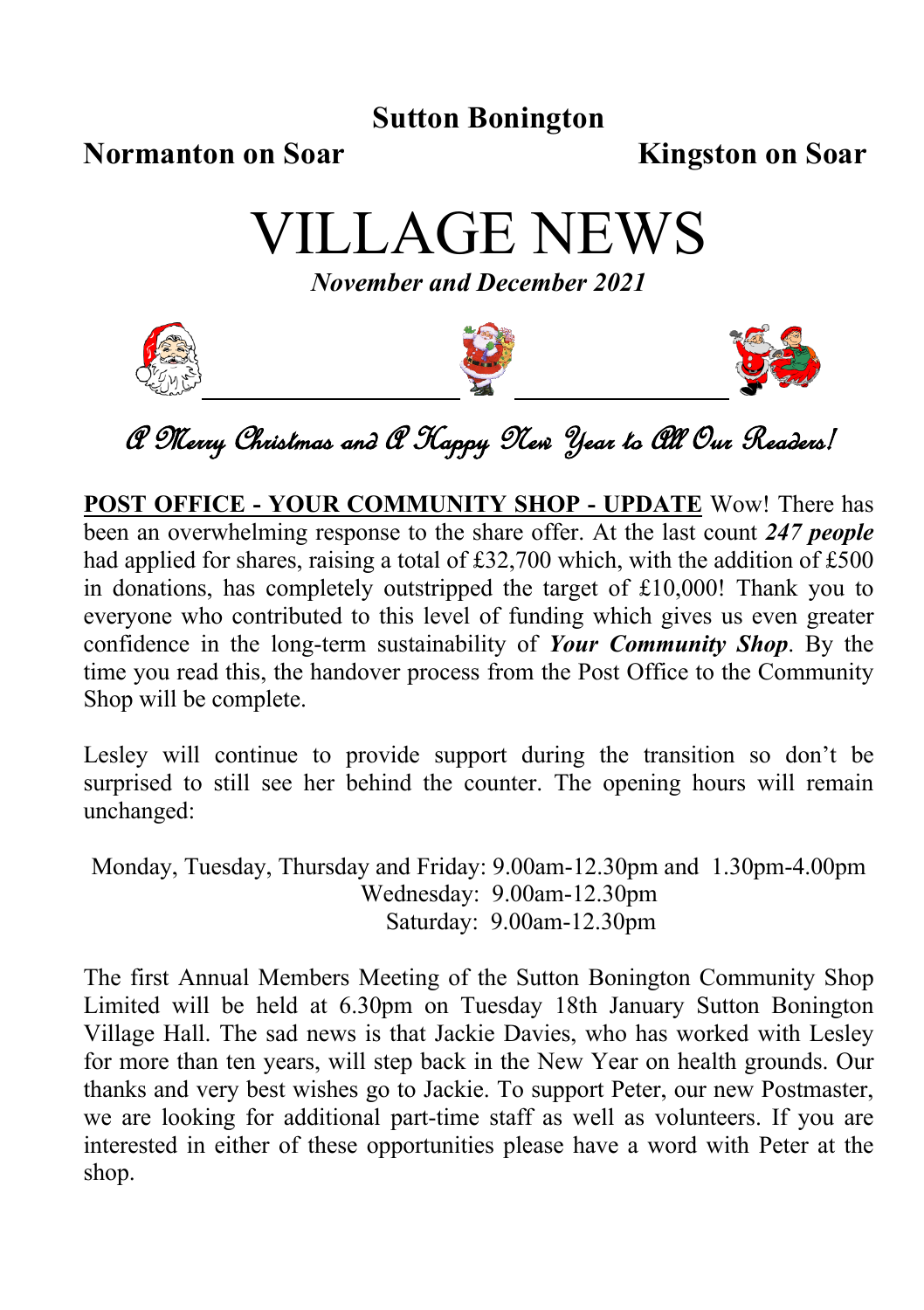**SUTTON BONINGTON VILLAGE HALL - HELP NEEDED** We are looking for new committee members! Do you have experience of building works, legal knowledge, marketing/social media or fundraising? If so, please help us maintain this valuable village facility. We meet four times a year. For further information, contact Rob Ereminowicz - 07989 866402.

**NORMANTON ON SOAR COMMUNITY SHOP** The shop, post-Covid, is still only open on Monday, Wednesday, Friday and Saturday mornings from 10am to 1pm due to a shortage of volunteers. If you are able to spare a couple of hours a week and would like to help please call during opening hours or contact the shop on 01509646464. A loyalty scheme is also being introduced, buy eight coffees and get the ninth one free.

**KURLING EVENING** Kurling is back again! The annual Kurling Evening returns on Friday 12th November in Normanton-on-Soar Village Hall at 7.00pm for 7.30. No experience is necessary. Families are welcome and the price of £8 includes a fish and chip supper. Tickets will be available from Normanton Community Shop in from Monday 18<sup>th</sup> October. For further information please contact Neil Blythe (843825).

**SUTTON BONINGTON MUSIC SOCIETY** Rehearsals have started in person! We run four ensembles; *Symphony Orchestra, Singers, Folk Band* and *Big Band*. The dates and times for these can be found on the SB music Facebook page and website. We will be preparing for our Christmas Concert on the  $4<sup>th</sup>$ December, so come along and get involved! All our ensembles are unauditioned and open to everyone. Please visit our website at *https://suttonbonington.wixsite.com/musicsoc* or our FaceBook page for more information (SB Music Society), or e-mail *stysl11@nottingham.ac.uk* for a chat!

**ASHMOUNT RIDING FOR THE DISABLED** is looking for volunteers to help with their horse riding sessions with the children from Loughborough's Ashmount School. The group rides out from Meadow School of Riding, Stanford Lane on Fridays from 10.00am to 12 noon during Leicestershire schools' term time. Experience with horses is useful but not necessary as training is provided. If you'd like to get involved, please e-mail *wendymlr6@gmail.com.*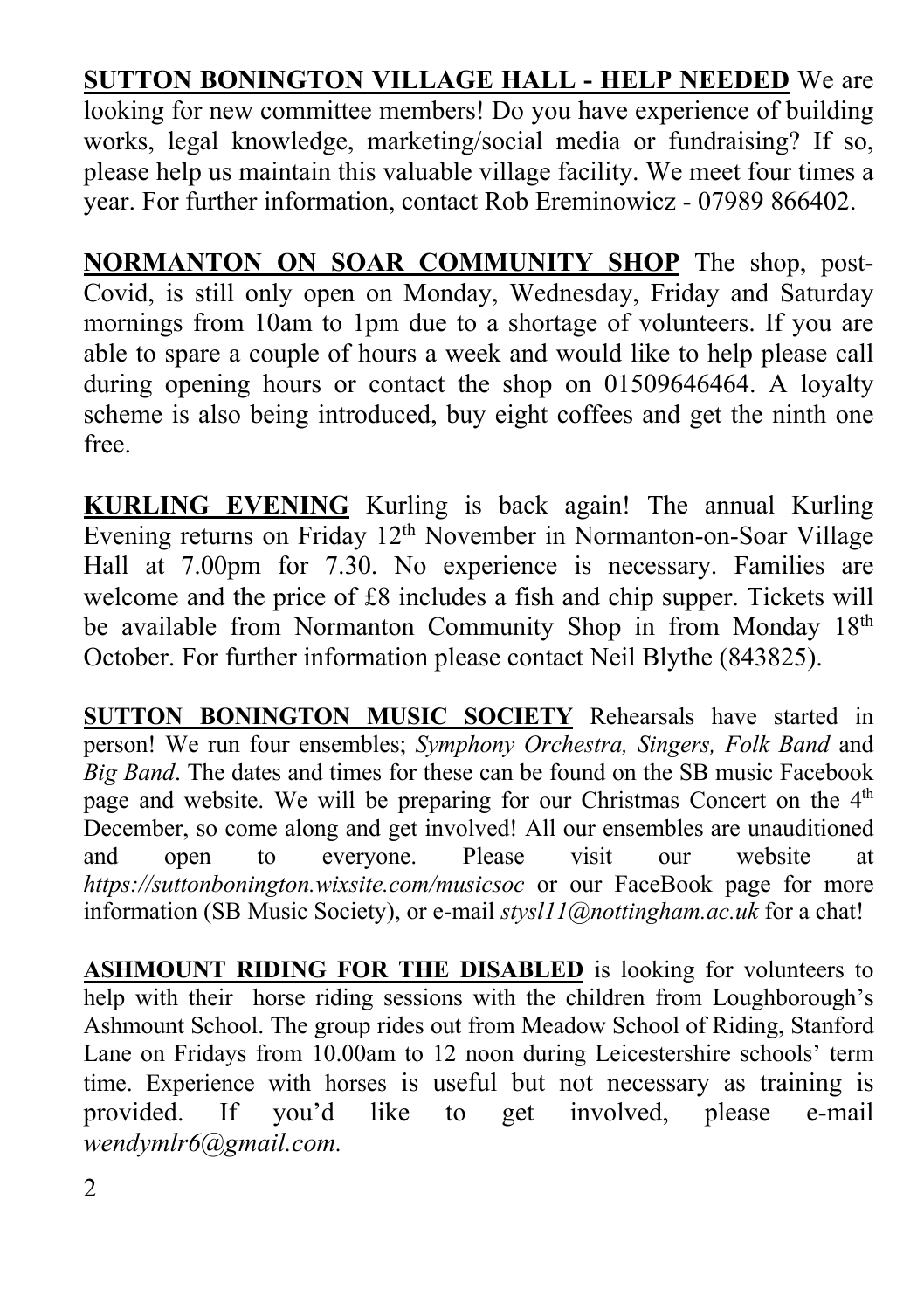SUTTON BONINGTON PRIMARY SCHOOL PTA Bonfire and Fireworks Display Saturday 6<sup>th</sup> November at

Sutton Bonington Playing Fields Gate opens at 6.00pm : Bonfire Lit : 6.30pm Fireworks : 7.00pm



Adults & over-16s - £4 (or £6 at the gate) Under-16s & NUS card holders - £3 (or £4 at the gate) Pre-school Children – Free

Advance tickets are available from Sutton Bonington School Office, SB Post Office, Pasture Lane Stores, SB Gallery, 119 Main Street, SB Campus Sports Centre and The Greengrocer, East Leake

## Alcohol and sparklers are strictly prohibited

At the event there will be a barbecue, hot drinks, refreshments, stalls and live music

If you have any questions, please do not hesitate to message us via our PTA FaceBook page: https://www.facebook.com/SuttonBoningtonPrimarySchoolPTA

Looking forward to seeing you on the night! And watch this space for announcements about further events at Christmas!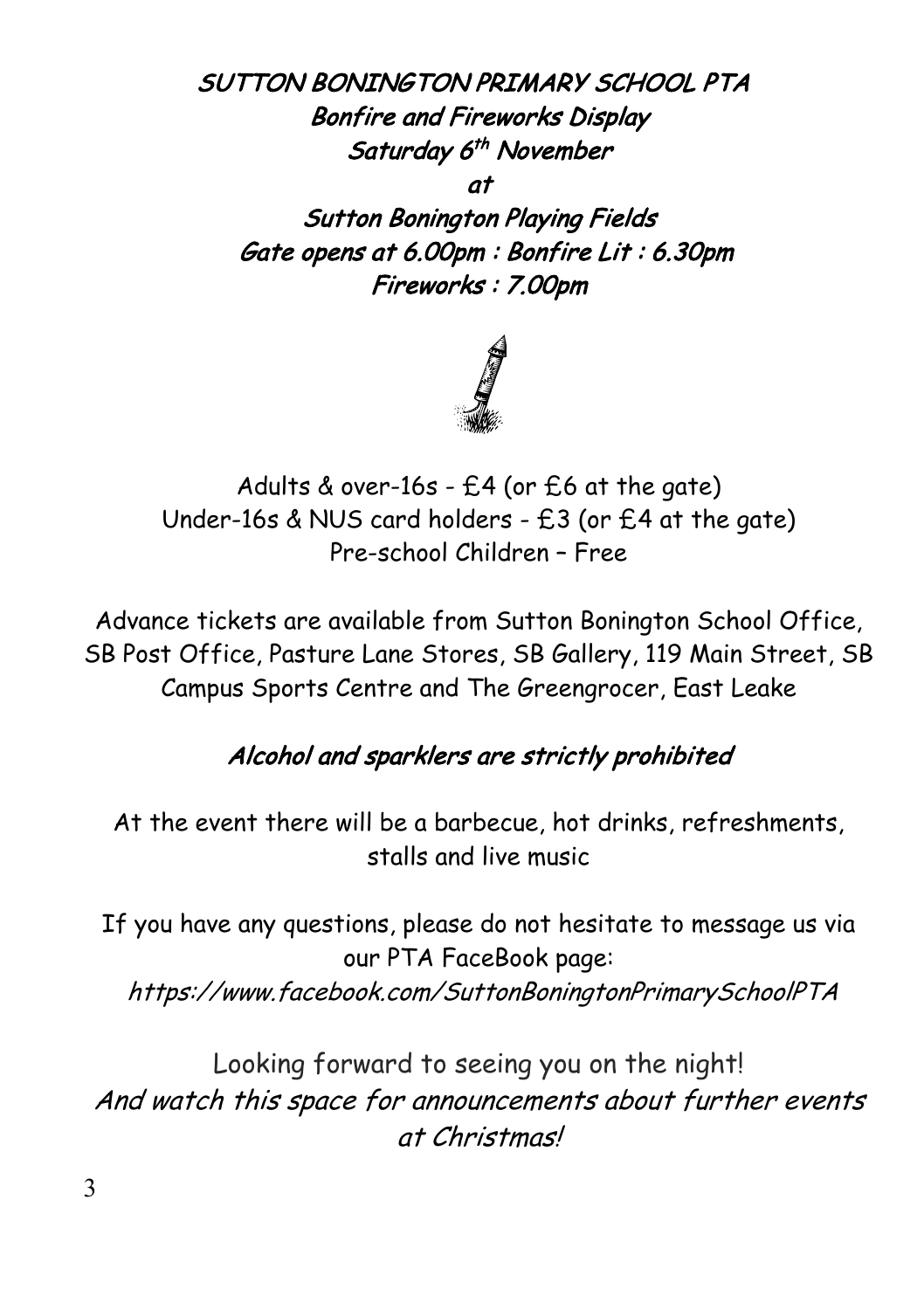**NORMANTON ON SOAR MEN'S ASSOCIATION** The annual *Skittles Evening*, involving wives and partners, will take place this year at The Wheatsheaf Inn, Thurcaston on Wednesday 24<sup>th</sup> November. For further information, please contact Neil Blythe (843825). Wives and partners are also invited to the *Christmas Party* which will be held at Rushcliffe Golf Club on Friday 10<sup>th</sup> December, to include a three-course dinner. For further information, please contact John Herrington (646240). Final details for each event will be published nearer the time so please keep an eye open for them. New members are always welcome at our meetings.

**A BIG THANK YOU** from Alison and Ian Lloyd, College Road, Sutton Bonington to all who baked cakes, donated raffle prizes and attended our MacMillan Coffee Morning on 25<sup>th</sup> September where a massive £800 was raised! The weather was just perfect too!

**SOAR VALLEY U3A** will be holding its Annual General Meeting in Normanton-on-Soar Village Hall at 2.00pm on Tuesday 30<sup>th</sup> November. Continuing Covid restrictions mean that invitations will be sent only to members because audience numbers must be limited. The speaker will be Mike Storr whose subject is *Masters of Mirth*, an affectionate look at musical laughter makers. Soar Valley u3a provides relaxed learning and leisure activities for retired or semi-retired people in the area. For more information, phone Membership Secretary Marilyn Wood on 07812 913807 or search the website *Soar Valley u3a*.

**SUTTON BONINGTON LIBRARY** Please note the revised opening times - Tuesday  $1.00 \text{pm} - 5.00 \text{pm}$  and Thursday  $1.00 \text{pm} - 5.00 \text{pm}$ 

**WOMEN'S INSTITUTE** Meetings are always on the first Tuesday of each month at 7.30pm in Normanton-on-Soar Village Hall. The programme of speakers is very varied and lots of fun with outings and trips also being enjoyed. You don't have to live in Normanton to be a member. We have current members from Sutton Bonington, Hathern, and Shepshed. If you would like more information please ring Sue James (673460).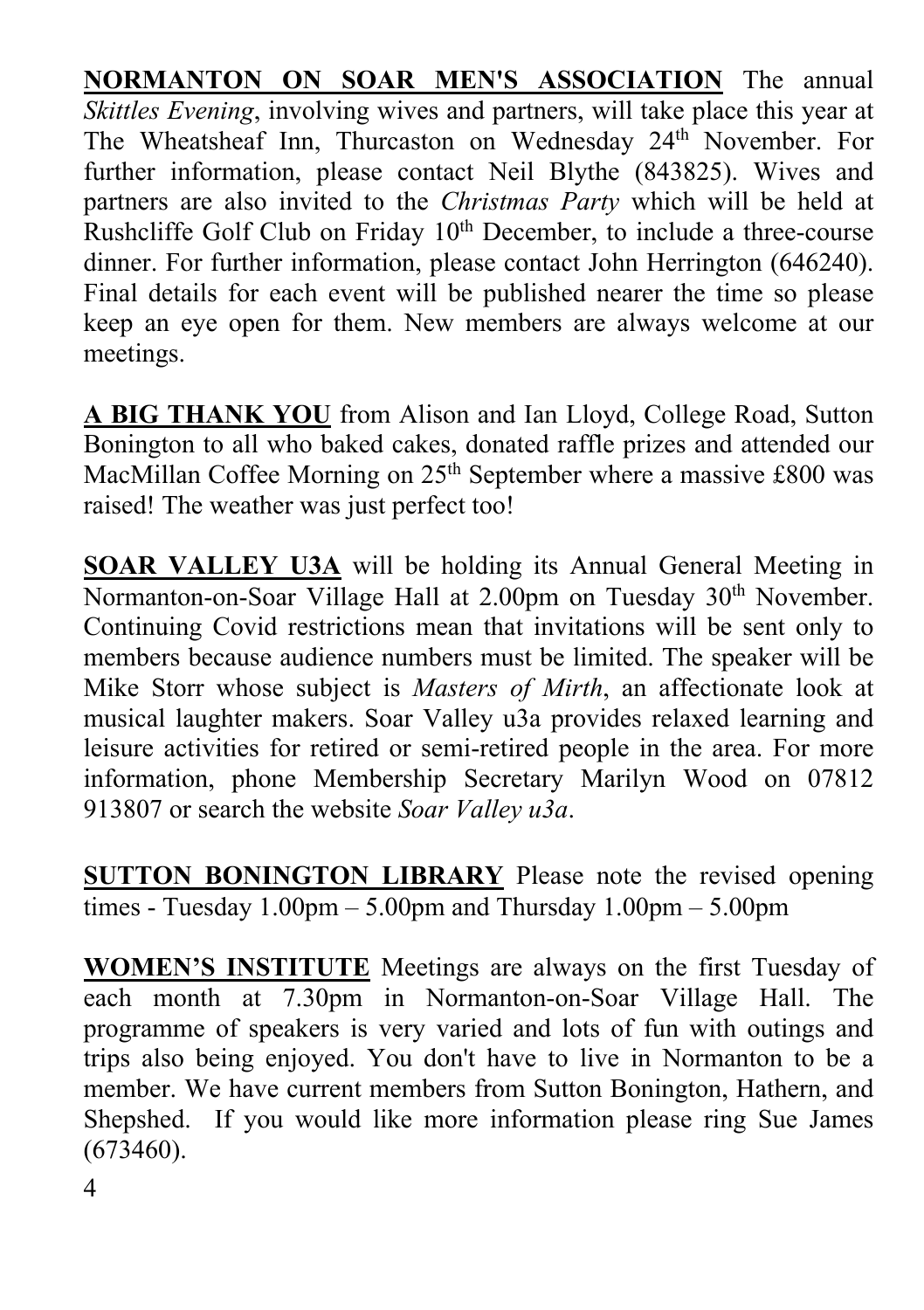**NORMANTON ON SOAR HARVEST FESTIVAL** Many thanks to all who contributed to this year's Harvest Festival. Instead of harvest produce, we accepted gifts of store cupboard items and tins, fruit and vegetables and beverages such as fruit juice and squash for the Carpenter's Arms in Loughborough. We are also grateful to John Simpson who delivered all these gifts. They were surprised at how much had been donated and asked John to pass on their thanks. Please note that we will continue to collect items for the Carpenter's Arms so if they could be left in the baskets opposite the main door of the church we will deliver them.

**SUTTON BONINGTON AND DISTRICT TENNIS CLUB** Play at the tennis club continues all year round (weather permitting!) We're progressing with our plans. The first court has been refurbished with work on the second due to start shortly. All the floodlights have now been replaced with LED alternatives which, although a costly investment, are significantly more environmentally friendly and will allow us to play on the darker evenings. The new junior coaching sessions have been really well received and, after some enquiries, we're currently reviewing options for tots tennis and individual lessons. Check our *FaceBook* page for updates or contact Jo (secretary) for more details - *jo@10ant.net*

**SUTTON BONINGTON LUNCH CLUB** Just a reminder about the dates for the remainder of the year  $-11<sup>th</sup>$  November and 9<sup>th</sup> December. Meetings are always on the second Thursday of each month. Remember, too, that lunch is served at 12 noon with tea and coffee from 11.30 in Sutton Bonington Village Hall. Further information from Sue (673460).

**SUTTON BONINGTON PLAYSCHEME's** proposed dates are 1st –  $5<sup>th</sup>$  August and  $8<sup>th</sup> - 12<sup>th</sup>$  August 2022.

**CHRISTMAS CANDLELIT CONCERT** will be at St James church, Normanton-on-Soar, at 7:30pm on Saturday 11<sup>th</sup> December. We have already had confirmation of availability from The Bridge Singers, Eric Brook, Viola Calthrop-Owen (flute) and Neil and Jane Millensted (piano). Please put the date in your diary! Tickets will be available nearer the time.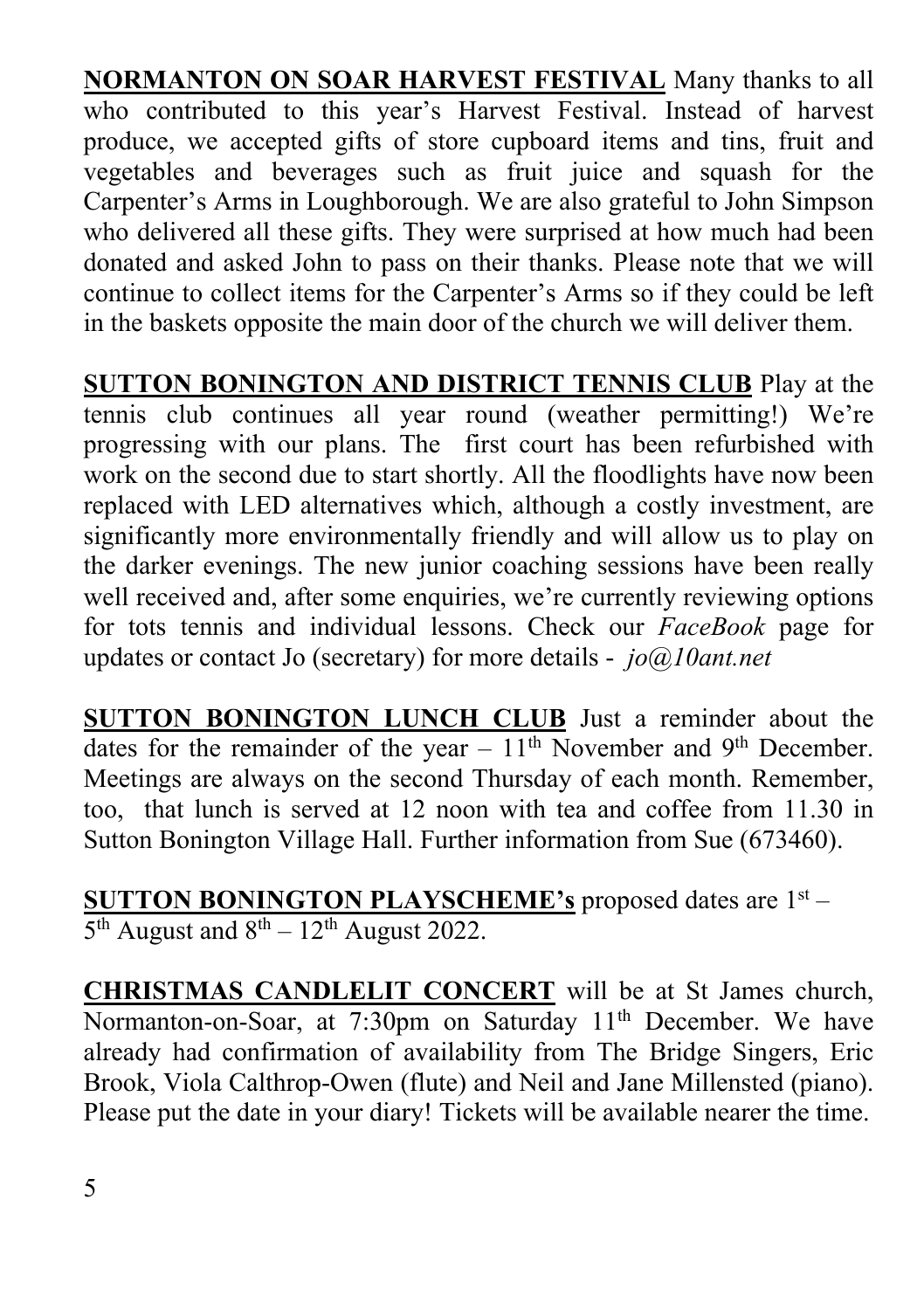**SERVICES and EVENTS AT ST MICHAEL'S and ST ANNE'S** We are maintaining a cautious approach at both churches. Face coverings will be worn and hand sanitiser will be available. Hymns and carols will be sung with face coverings on. Numbers may be limited for distancing purposes Please ring Beth Clarke (672110) or e-mail *frankandbeth91@gmail.com* for further advice. *Posada*, where the olivewood crib figures travel round the village, will not happen this year.

**ST ANNE'S CHURCH** will now be open each day for visitors. From 21st November, Sunday morning services will be held at St Anne's instead of St Michael's.

**MEMORIAL SERVICE** For the second year there will be no formal service at the beginning of November. Instead, on Sunday 7<sup>th</sup> November between 4.00pm and 5.00pm, candles to light in memory of a loved one will be available in *St Michael's Church*. Please feel free to come and remember, regardless of how long ago the bereavement occurred. Although there will be no service, music will be playing.

**REMEMBRANCE SERVICE** A service will be held on Sunday 14<sup>th</sup> November at 10.45am in St Michael's church. The uniformed organisations will be parading. Numbers are limited to ninety - please ring Beth (672110) for advice. Adults will be required to wear face coverings and hand sanitiser will be available. Wreaths will be laid and the two-minute silence observed. The collection will be divided between the *British Legion* and *Combat Stress*. At the end of the service, poppy petals will be scattered in the churchyard from the tower.

**ADVENT FAIR** As a cautious beginning to fund raising, a Fair will be held in St Michael's church on Saturday 27<sup>th</sup> November between 10.00am and 1.00pm. There will be various stalls, (cakes, sweets, books, bric-abrac, crafts, raffle) and the history of the church will be displayed on notices. Refreshments will be non-alcoholic mulled wine and mince pies. Unfortunately only cash can be accepted.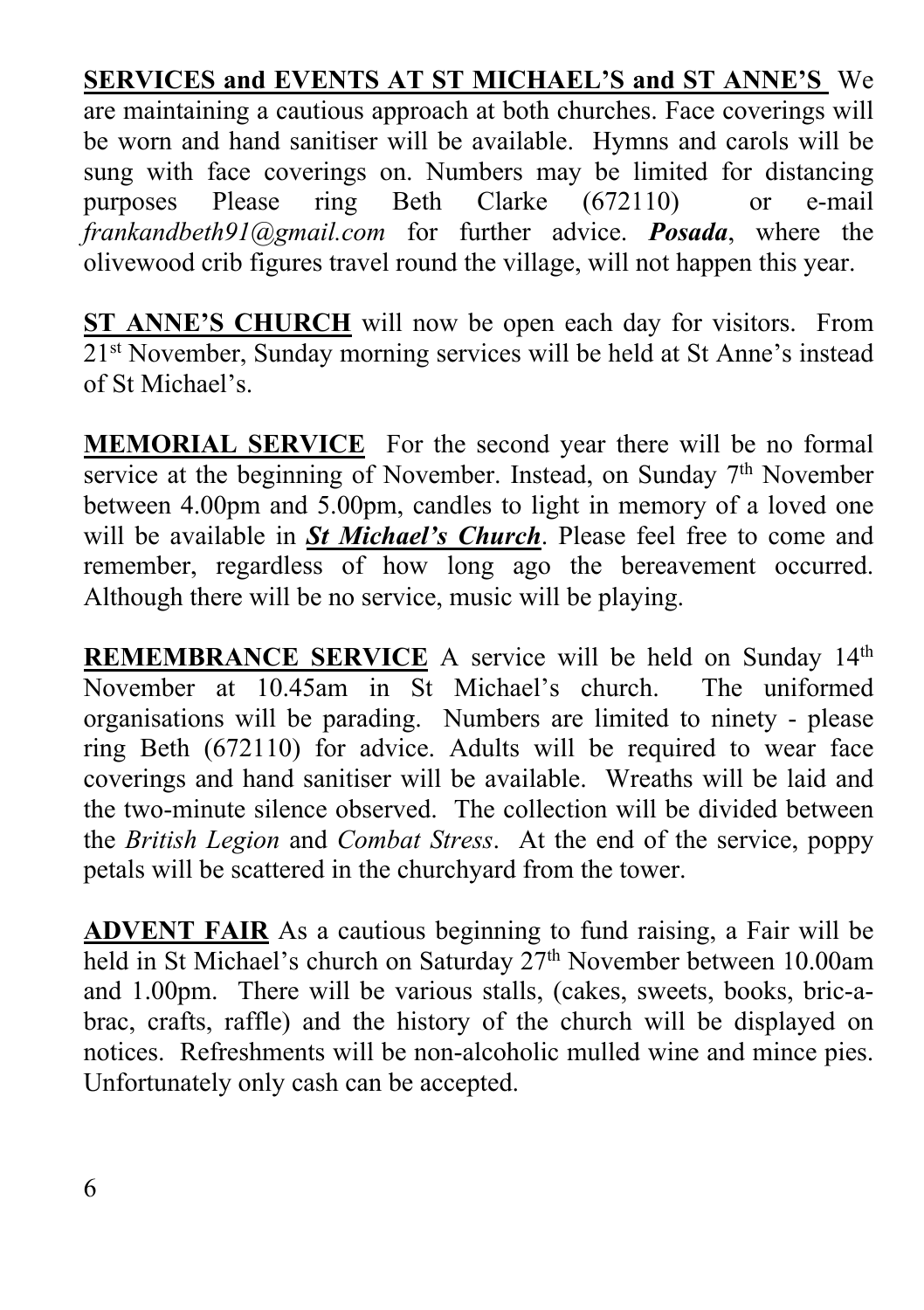HOLY INNOCENTS Tuesday 28<sup>th</sup> December is Holy Innocents' Day when the church remembers the babies who were slaughtered by King Herod's soldiers in an attempt to destroy the baby Jesus. On this day we remember children and babies who have died or been miscarried. Candles will be available to light in memory of them in *St Michael's church* from 10.00am to 5.00pm

**CHRISTINGLE** This service is planned for Sunday 5th December at 4.00pm in St Michael's church, with the Christingles - oranges holding candles and decorated with symbolic red ribbon, dried fruit and sweets being prepared on Sunday morning in church at 10.00am. In the days before the service the children will receive candle-shaped collecting tubes in which to collect money from family and friends for the *Children's Society.* Collecting tubes will be available from Beth Clarke, the uniformed organisations, or from St Michael's and St Anne's churches. The service will be adapted so there is less movement around the church. Numbers may have to be limited Please ring Beth (672110) for advice. Adults should wear face coverings and use hand sanitiser. There will be no morning service on this Sunday.

**NINE LESSONS AND CAROLS BY CANDLELIGHT** Although we don't expect to replicate last year's superb ecumenical on-line carol service, we are planning to hold a traditional *Nine Lessons and Carols Service by Candlelight* on Sunday 19<sup>th</sup> December at 6.30pm. Ring Beth (672110) for advice about numbers. No morning service on this Sunday.

**CHRISTMAS EVE BLESSING THE CRIB** This popular service, where all the figures from the Christmas Story are put into the stable, will be held this year on 24th December at 4.00pm in *St Michael's church* where there is more room for distancing. Some adaptations to the usual service will be necessary.

**MIDNIGHT COMMUNION** This will be held on Christmas Eve at 11.30pm at St Anne's church. Numbers may have to be limited so please ring David Etherton (672725) or e-mail *etherton1@tiscali.co.uk.*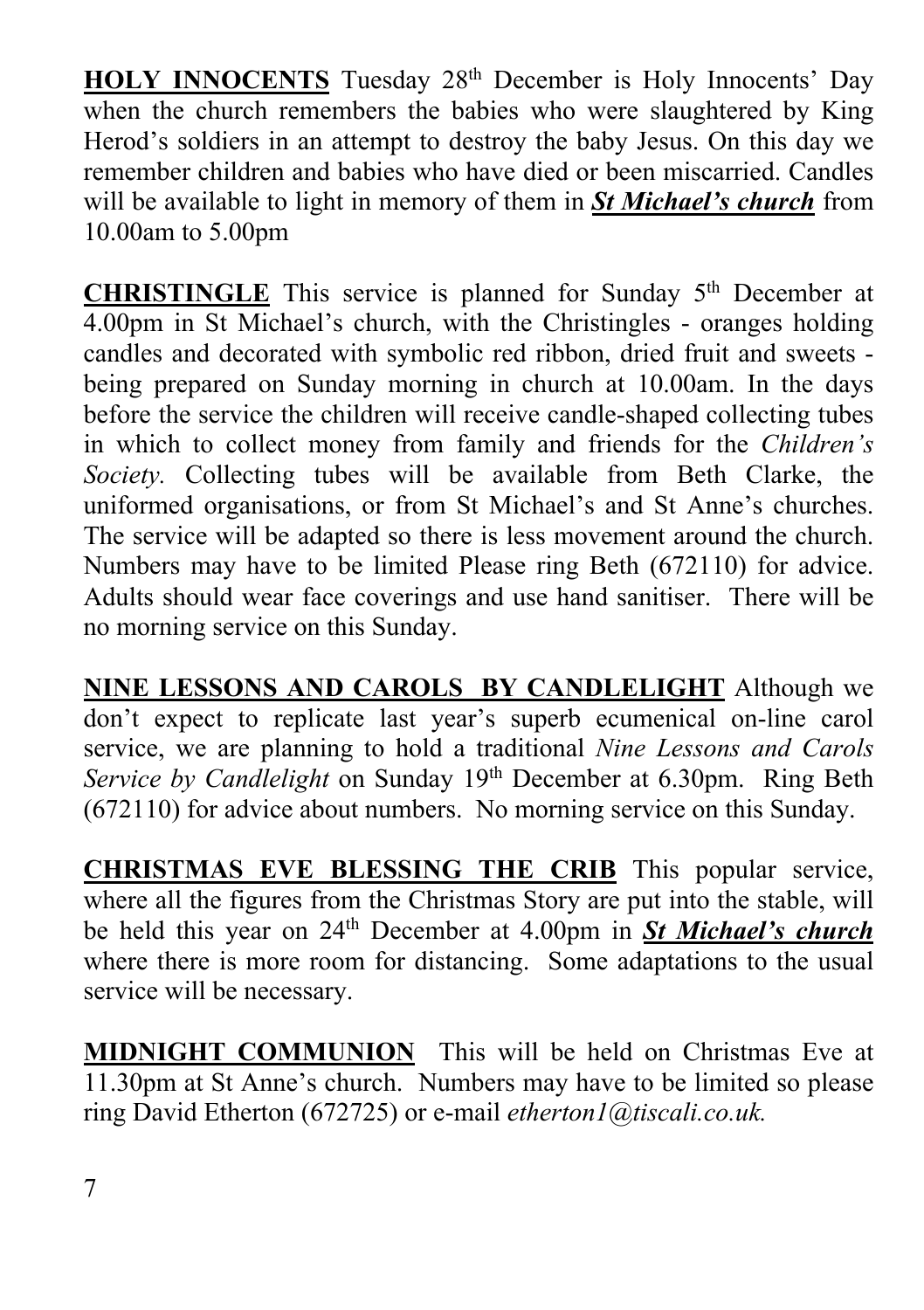**CHRISTMAS DAY FAMILY SERVICE** on 25th December at 11.00am A short service with carols suitable for all the family in St Anne's church. There will be no service on Boxing Day.

ST JAMES CHURCH CHRISTMAS FAYRE On Sunday 21st November there will be a Christmas Fayre at Normanton-on-Soar Village Hall between 10:30am and 12:30pm Admission is free. There will be stalls with Christmas produce, gifts and also a raffle (donations for this would be appreciated and can be dropped off at 25 Far Lane.) Tea, coffee, mulled wine and mince pies will also be available. All proceeds will be donated to St. James church.

**REMEMBRANCE SUNDAY AT ST JAMES, NORMANTON** this year will take place at 10:45 on Sunday 14TH November. The service will be led by Rev. Canon Michael Knight with a collection for the *Royal British Legion* and *Combat Stress*.

**CHRISTMAS SERVICES AT ST. JAMES** At 5.00pm on Sunday 12th December there will be *Comfort and Joy : A Christmas Celebration* led by Rev. Canon Michael Knight, to which you are most welcome. After last year, it will be good to be able to sing carols again! Village organisations such as the Men's Association, Women's Institute and Soar Boating Club will be taking part and the Boating Club has kindly invited the congregation to join them after the service at the Boat Club for seasonal refreshments (socially-distanced and adhering to the Covid-19 health and safety rules in place at the time).

Following the success of our August Evening Prayer services with music, poetry and prayers we will be holding another on Tuesday 21st December at 6.30pm. Half-an-hour of peace and reflection on the shortest day of the year. At 4.00pm on Christmas Eve we will be holding *Christmas Eve at St James* so we hope that you can join us for that, also. At 09.30 on Christmas Day there will be a service of Holy Communion, again led by Rev. Canon Michael Knight. There will be no service on Boxing Day which, this year, is a Sunday.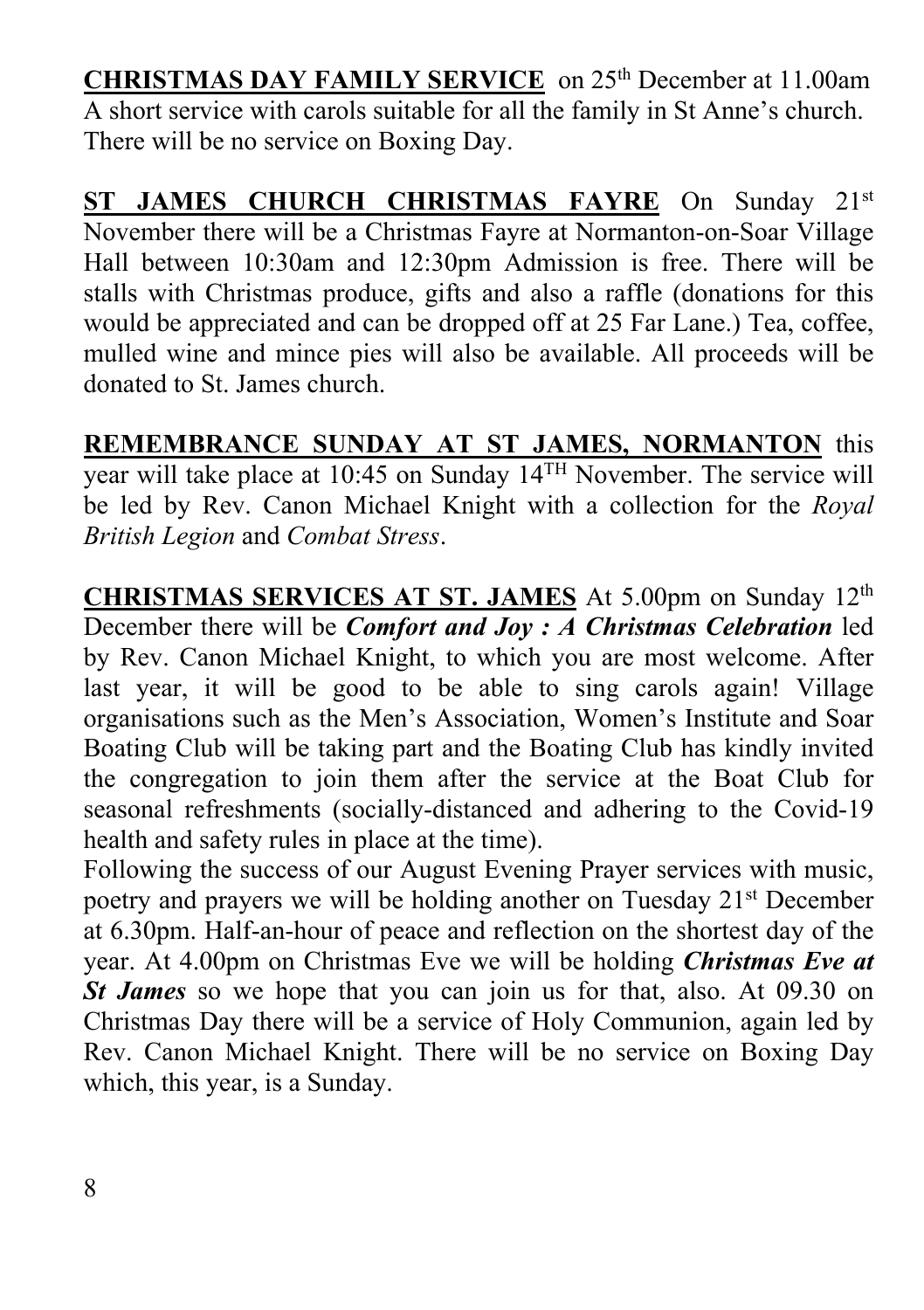#### **QUIET AFTERNOON:THURSDAY 2 DECEMBER:1:30pm-4.00 pm** I

welcome you to another opportunity to enjoy a little bit of spiritual space and quietness together with friends. Our afternoon together will reflect on the church's season of Advent. Advent is traditionally a time of getting ready and being prepared. Of course, in Christian terms this means getting ready for Christmas and the annual celebration of the birth of Christ. Our afternoon will concentrate on our preparedness for the events of our lives, not just Christmas, but in our prayers and spiritual lives. What is our experience of prayer and how do we understand it? We will meet for a time of sharing, listening, silence and peace and an opportunity to get ourselves more prepared for Christ and our lives. Do come along - you are most welcome. No qualifications or anything like that to attend. Just a quiet, receptive heart. See you there! Rev. Glenn Martin.

**QUIET SPACES AT ST JAMES, NORMANTON-on-SOAR** The next Julian Group meeting will be on  $30<sup>th</sup>$  November at 6:30pm. All are welcome to these contemplative groups. These regular monthly *Julian* meetings encourage each of us in the practice of contemplative prayer. *Julian of Norwich's* writings help us to be still, silent and receptive in God's presence, trusting Him to make Himself known to us. After a brief introduction, our times together are based on the simple idea of spending at least half an hour in silence, waiting on God and are open to anyone who would like to come. You can find more information on the website: *www.thejulianmeetings.net* or e-mail *sue.archbold@btinternet.com (842341) or carolynmbrock@yahoo.co.uk.*

#### **SUTTON BONINGTON BAPTIST CHURCH**

*Light switch-on and Santa Visit.* Save the date - Friday 10<sup>th</sup> December at 3.45pm (after school) when we hope to invite Santa along! More details to follow.

*Family Carol Service* on Sunday 12<sup>th</sup> December at 4.00pm. A simple service of child friendly carols and some craft activities telling the Christmas story. This will be followed by some festive treats.

*Carols by Candlelight* on Sunday 19th December at 6.00pm. A traditional service of Christmas readings and well-known carols.

*Coffee Break Carols* on Wednesday 22<sup>nd</sup> December at 10.30am followed by festive treats.

*Christmas Day Family Service* at 10.30am. A short service so you won't burn your turkey!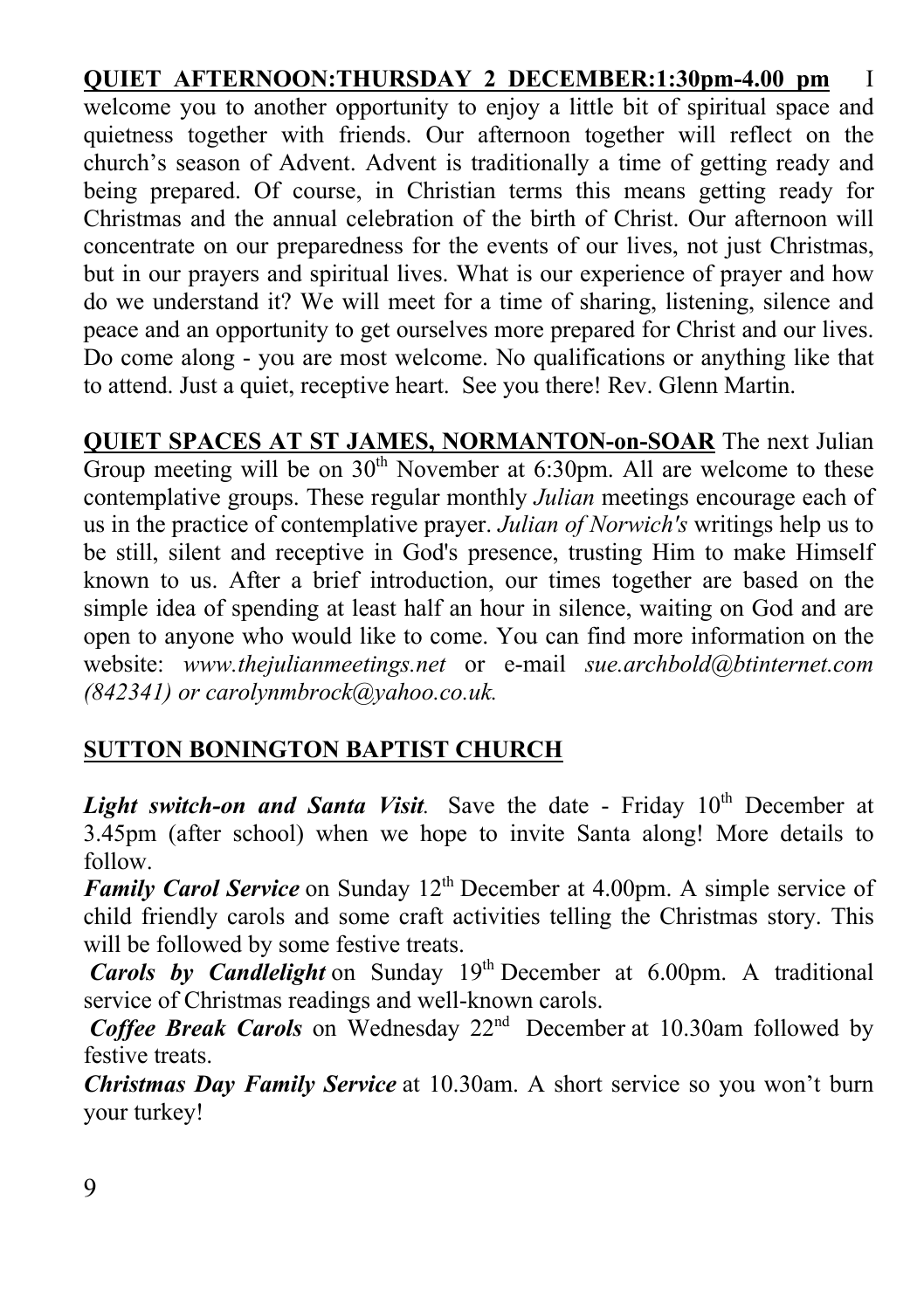

**SUTTON BONINGTON GREENING GROUP** is a group of local volunteers dedicated to creating a more environmentally friendly and sustainable community*. Sutton Bonington Greening* is working with *Sutton Bonington Hedgehogs* to raise awareness in the village about hedgehogs and what people can do to encourage and protect them. The groups are hoping to create some local wild areas with minimal management to attract hedgehogs and create a safe environment with abundant cover and food for them. The groups are also considering similar measures to those taken by the East Leake Hedgehog group. This would include regularly posting information around the village and on the village social media pages about what people can do to help protect hedgehogs and releasing sightings maps and photos so that people can share their hedgehog sightings with others. Another idea is the instalment of a Hedgehog Highway through the village. Those who agreed to co-operate would put small gaps in their fences to allow hedgehogs to move safely through the village without having to cross the busy roads. If you want to help protect and encourage hedgehogs in your own garden some simple and easy ways to do so can be found on the next page!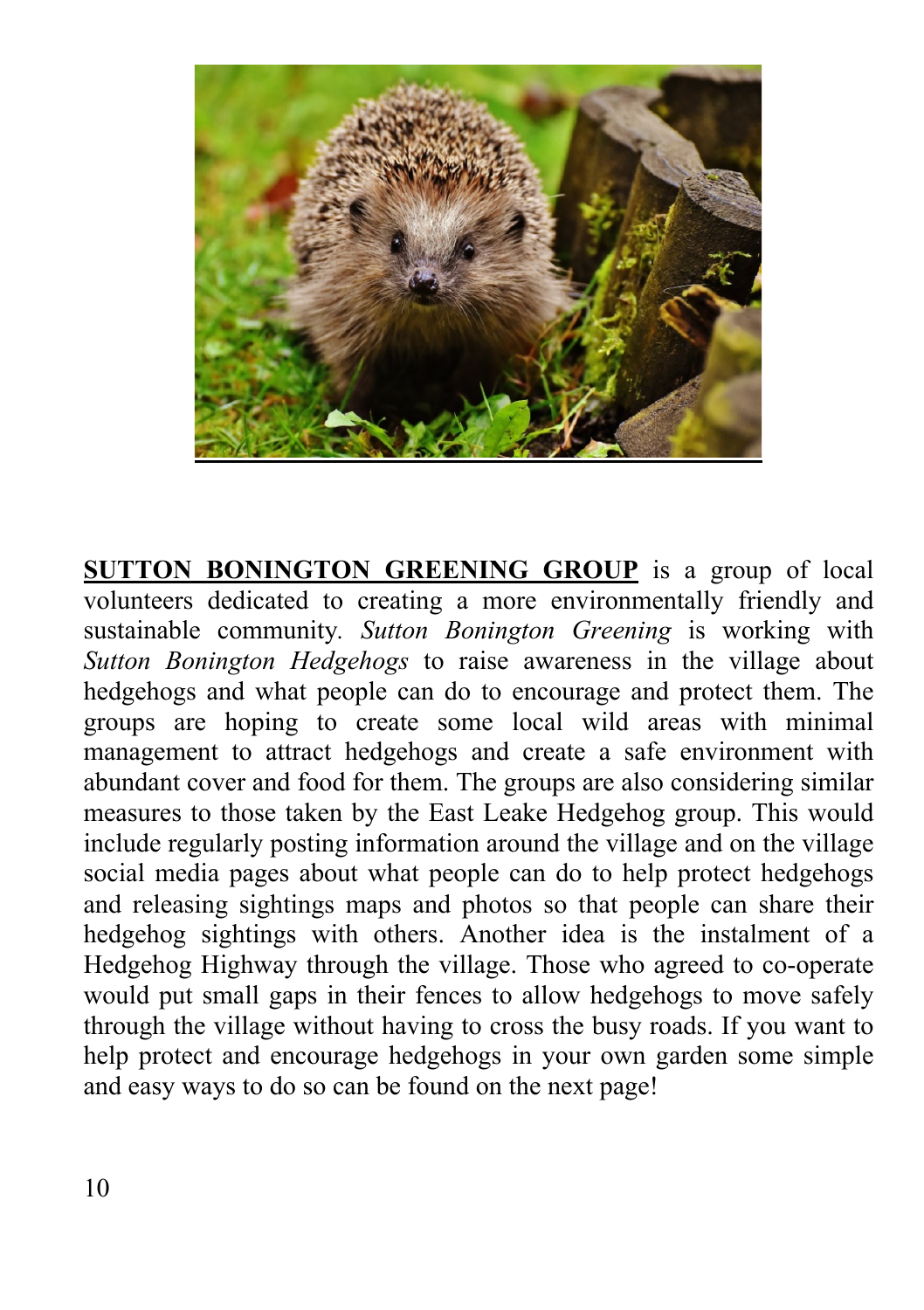**Make your pond Hog Friendly.** Hedgehogs like to drink from garden ponds but can sometimes get stuck. So, making 'steps' out of rocks leading to and from the water can help them get in and out safely.

**Have a Hog House.** You can buy or make a *Hog House* in which hedgehogs can shelter in your garden. Here are some sites where you can find instructions on how to build hog houses - *Homes for Nature | Free Teaching Resources to Download - The RSPB Hedgehog House Plans DIY - The RSPB*

**Put out food for hogs.** Although special hedgehog food is available cat food is also perfect for hedgehogs. They will eat wet cat food or dry biscuits. Sunflower seed, nuts, suet pellets with insects and mealworms can also be left out but this should not be done regularly or in large quantities as they can be bad for them (they're like sweets for hedgehogs). Contrary to popular opinion milk is bad for hedgehogs. Although they will drink milk they shouldn't as they are lactose intolerant. Special hedgehog milk is available, but it is safer and healthier to leave out fresh water. Shallow or flat bowls are best when leaving out food and water as it is easier for them to access the food. For more information on what and how to feed hedgehogs, please visit: *What Do Hedgehogs Eat? And How to Feed Them - Woodland Trust*

**Make a wild area.** We all like a tidy garden, but leaving a small wild area where different weeds and flowers can grow will not only make a safe covered area for hedgehogs to hide and eat in but also increase biodiversity. *Sutton Bonington Hedgehog Group* can be found on FaceBook. Please come along and join if you can.

**CONTRIBUTIONS FOR THE NEXT ISSUE** please to Arnold Goodwin (674563) Christine Elliott (844045) or Geoff Parnell (672639) by Monday 6th December. *This will cover events for the months of January and February 2022.* Our e-mail address is *villnews@yahoo.com.*